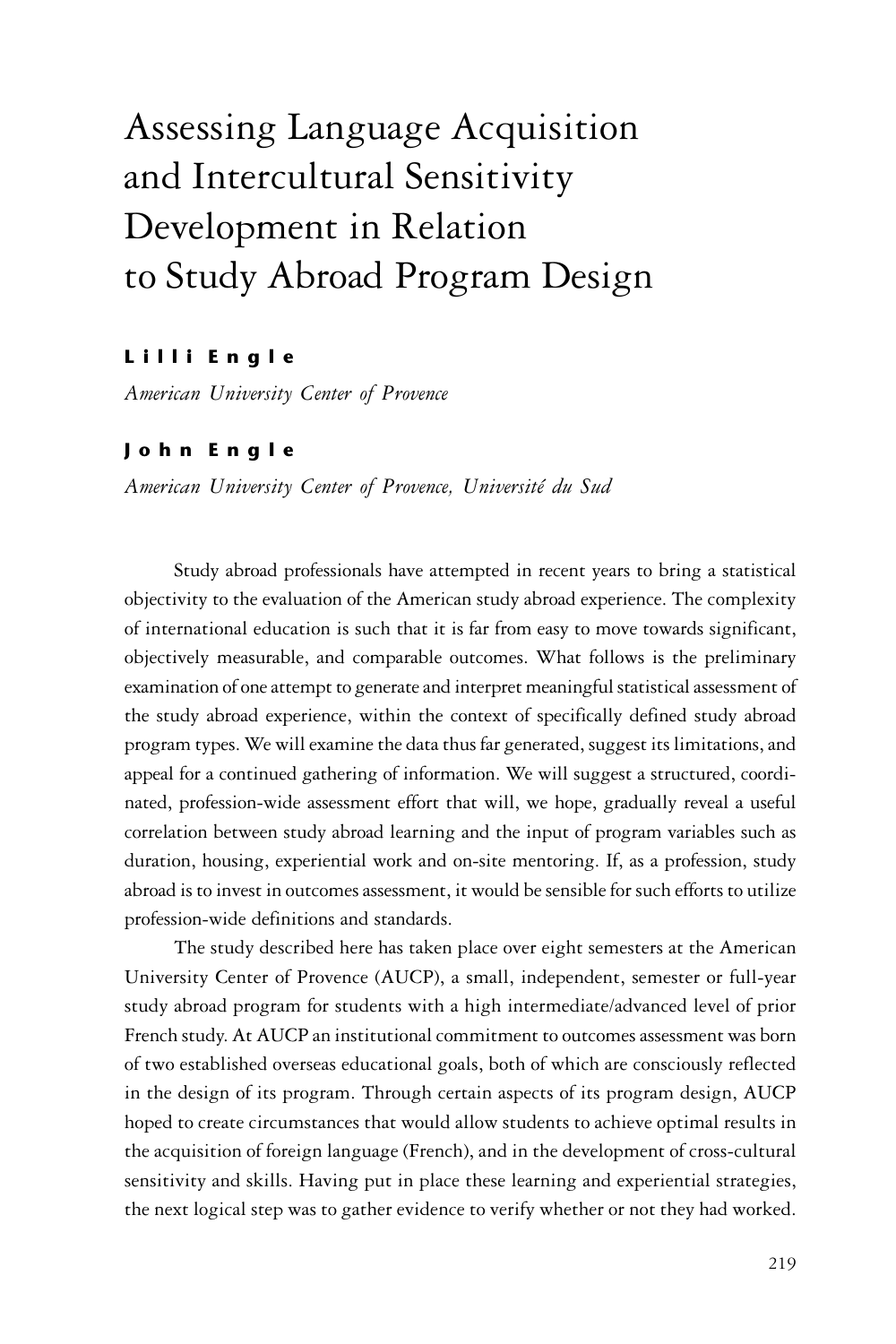Involvement in varied forms of cultural exchange and foreign study program direction has allowed the authors to observe the American student experience abroad with close attention for almost two decades. For years, our evaluation of individual and group student experiences, and program strengths and weaknesses, relied upon self-reported, subjective methods: a written end-of-term student questionnaire; anecdotal evidence and conversation with current and past program participants; and the impressions of on-site administration, faculty, and host families. In a world that values quantified measures, however, the limitations of these methods and their credibility became increasingly clear. We turned to objective assessment tools to complement our subjective impressions and, perhaps, to call such subjective impressions creatively into question.

As stated above, the purpose of this article is to present the early findings of this assessment, and examine its varied implications with regard to the relationship between program design and the resulting student educational and cultural experience. This is not a comparative study, but a concrete example of assessing the correlation between specific program design and quantifiable results obtained via standardized testing tools. Meaningful comparative analysis will become possible only when assessment efforts are more widespread and when raw data is gathered and examined within the context of precise aspects of program design. We hope to encourage our colleagues to take similar steps, and hope that sharing our assessment results will encourage others in the profession to look more closely at existing distinctions in study abroad program design with greater specificity. We hope here to provide a practical yet comprehensive framework for the clarity of future comparative studies. Ideally, the ultimate outcome of our collective assessment efforts will be the significant improvement of the educational and cultural experience of students abroad.

#### A U C P P r o g r a m D e s i g n

The creation and development of AUCP's program have taken place against a background of changing practices in international education. In our own observations of these tendencies, we have recognized three distinct trends. First, we have noted a decreasing level of pre-departure foreign language competence. This may well be the result of institutional pressure to increase study abroad numbers, at the expense of emphasis on pre-departure requirements, and, ultimately, foreign language acquisition. Next, we've observed a trend toward shorter program duration. Like the change in language requirements, the shrinking of program duration seems to be responding to the desire to send more students abroad, to make study abroad as widely accessible as possible. We have also observed, in program structure and design, an increased "comfort zone" for students abroad. Instead of placing students consistently in a challenging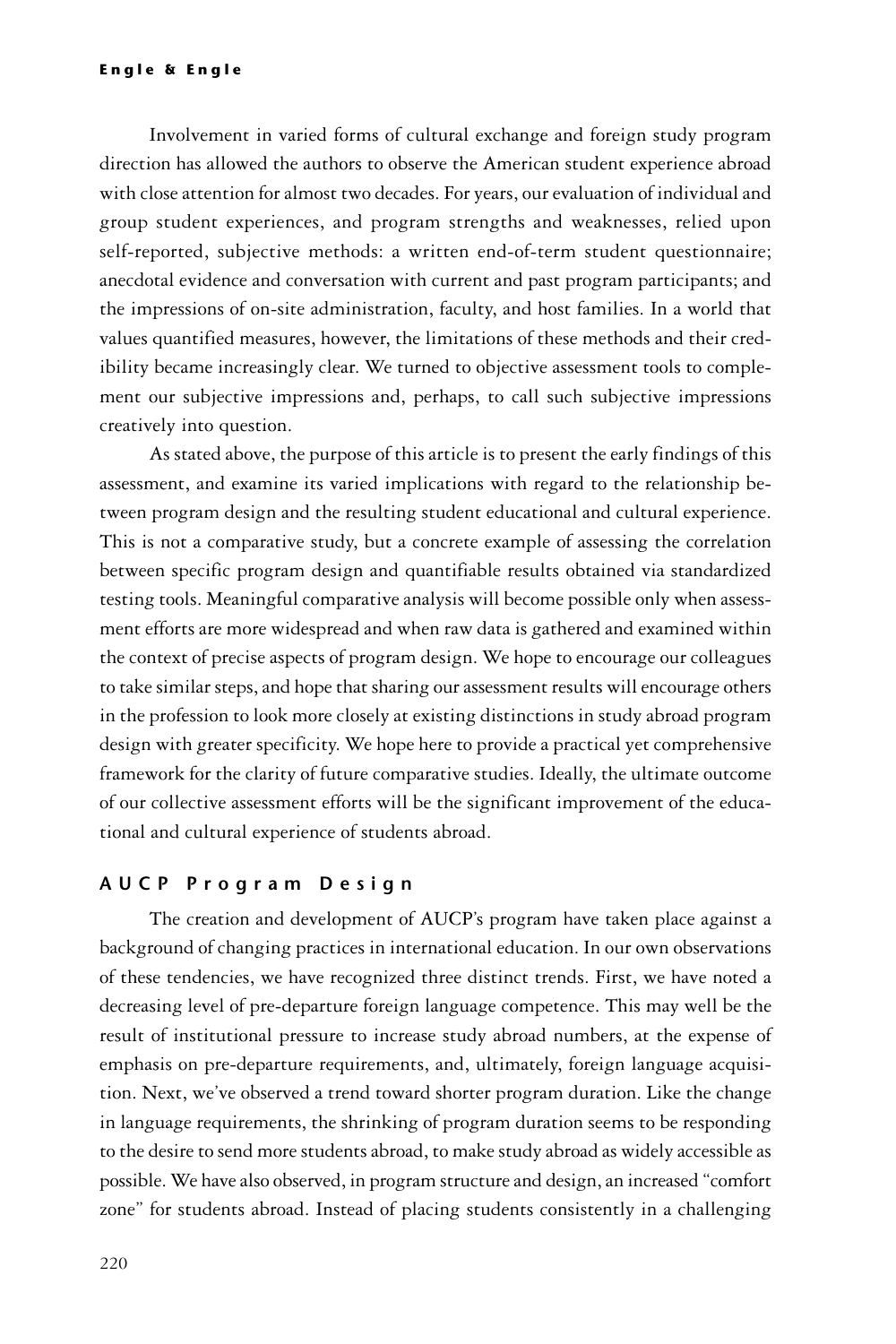cultural and linguistic interface with their host culture, programs have tended to create conditions enhancing the comfort and responding to the expectations of students, both culturally and materially.

These and other developments have come to pass against the backdrop of a globalized, U.S.-dominated world economy, the increasing prevalence of English as a nearly universal *lingua franca*, the daily reality of instant electronic communication, and the near omnipresence of certain realities and symbols of American pop culture. For most overseas study participants, the prospect of a genuinely challenging, creatively unsettling cultural and linguistic experience abroad has receded yearly. While the authentic experience of profound cultural and linguistic difference remains a living reality for the motivated and prepared, our point is simply that it has become increasingly easy for young American sojourners in foreign countries to live in a comfortably superficial and ultimately unchallenging relationship with their host cultures. The result abroad is less often a climate of challenge than one of comfort.

Certain components of the AUCP were designed as intentional responses to the above tendencies. This is a small, independent immersion program for advanced French learners (students with at least two years' university preparation, or the ability to take all classes in the target language). Student participants come from numerous public and private American colleges and universities, the vast majority reputed for their high admission standards. All courses are taught in French, either in-house by French faculty or at the local university (one or two classes maximum per semester). In addition, students sign a binding, enforced pledge to use only the target language in all curricular and extra-curricular circumstances. A relatively standard curriculum of French language, history, civilization, literature, and film includes a required semester-long course in French Cultural Patterns. Coursework for the latter is linked to a mandatory program of extracurricular activities designed to aid the cultural integration process. These include weekly "language partner" linguistic exchange with a local French learner of English, a personal-interest activity enjoyed within the French community (club, sports, lessons, etc.), and at least two hours of required weekly community service. All students are housed individually in *demi-pension* home stays with non-English speaking local families. The fall semester group typically averages 35 students, about one quarter of whom enroll for the full academic year. Spring semester characteristically enrolls more students, with up to 45 students attending.

The leading program components here—consistent use of French, coursework, required intercultural contact, guided cultural reflection, individual housing—are intended to combine to form a synchronized, harmonious whole. Working together in a coherent synergy, program components reinforce linguistic and cultural benefits, the total ideally equaling more than the sum of its parts. Linking the classroom and the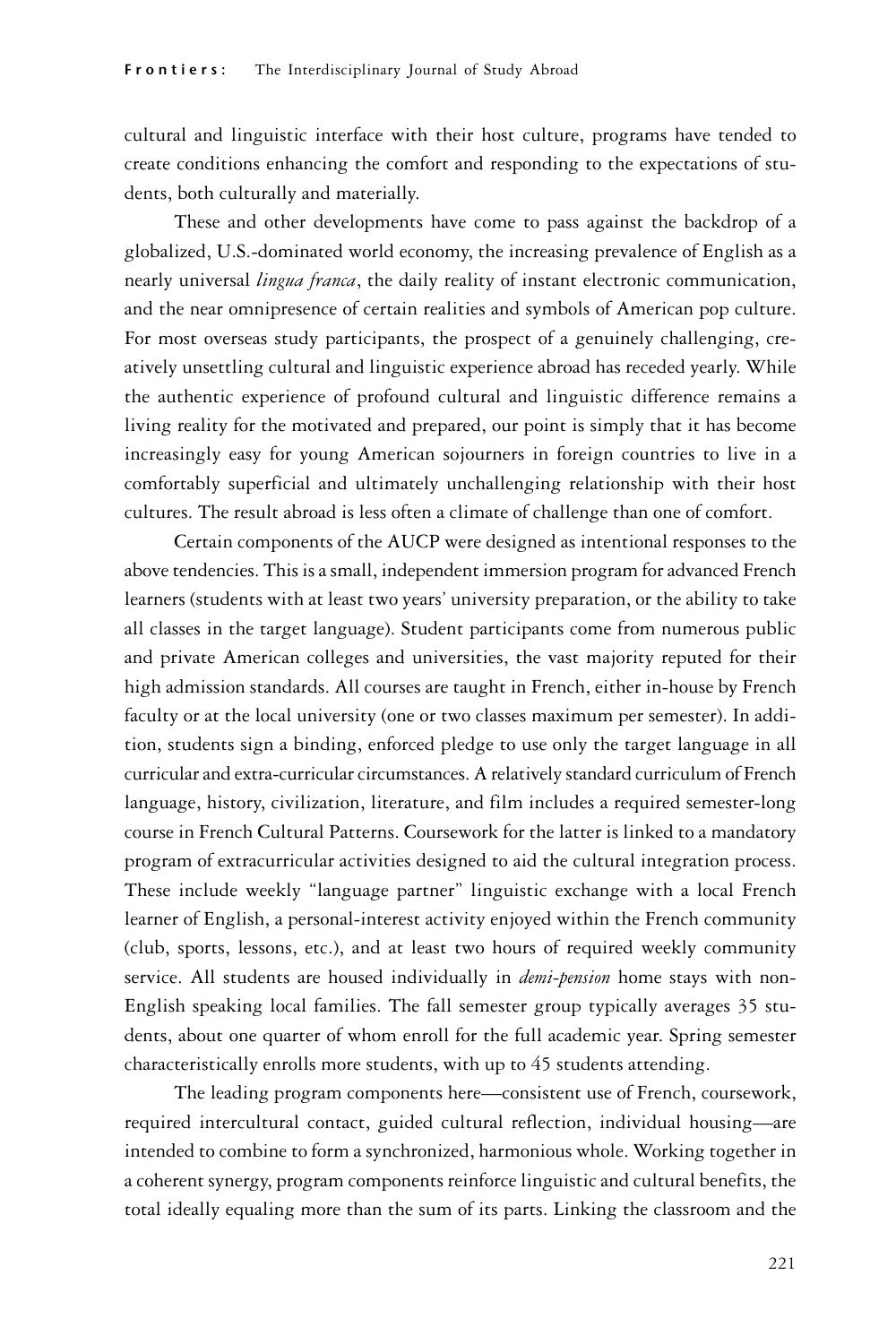street, direct experience and abstract understanding, the program engages students in both academic and experiential learning and keeps them fruitfully occupied and focused on their linguistic and cross-cultural goals.

The central program component is the core course, French Cultural Patterns. This continuing cultural orientation extends for fifteen weeks the traditional short, front-loaded orientation session. Intended to bring to light the dynamic relationship between hidden cultural values and assumptions and the visible characteristics of culture and society, this required course addresses the central concepts of cultural awareness (e.g., time, space, high- and low-text context communication, etc.) as well as the concrete particulars of daily life as they occur, with their adversarial tensions and rewards. Experiential learning components such as the individual home stay and required community service provide students with lived situations, conflicts, misunderstandings, fears which become rich topics of discussion and collective analysis.

In the interest of future comparative studies, a clear breakdown of the AUCP program into its various components will enable eventual comparison with other programs of similar design. Outcomes of study abroad programs must be linked with the specifics of the program input to draw viable conclusions from assessment efforts. The nature and emphases of most study abroad program types can be determined by eight key components.<sup>1</sup> Those of the AUCP break down as follows:

- *1. Length of student sojourn*: one semester or academic year
- *2. Entry target language competence*: high intermediate?advanced
- *3. Required language use (in class and out)*: target language
- *4. Faculty*: on-site with local professors; supplementary direct university enrollment
- *5. Coursework*: advanced language study; current social issues, literature, art history, etc.
- *6. Mentoring, or guided cultural reflection*: intensive one-week arrival orientation program, followed by required semester-long, credit-bearing course in cross-cultural communication.
- *7. Experiential learning initiatives*: required community service, personal interest activity (club, team, lessons, etc.), "language exchange" with local student
- *8. Housing*: individual integration home stay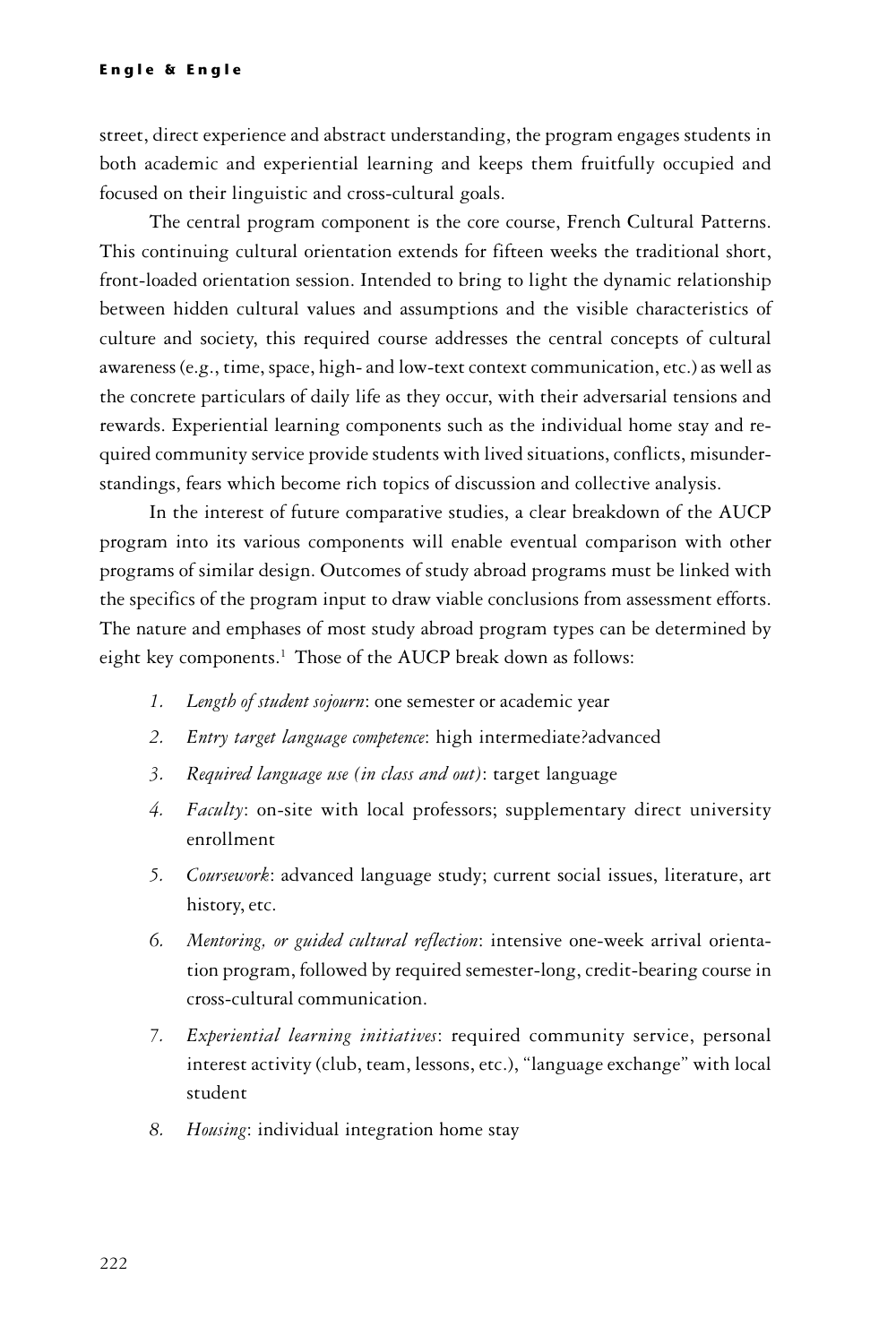#### M e a s u r a b l e O u t c o m e s

In the early years of AUCP program set-up and development, our evaluation methods were largely subjective. Students completed a descriptive end-of-semester questionnaire for each individual course and for the program. Indicators of program strengths or weaknesses from the questionnaire responses were supplemented by observations, discussions with former students and letters from alumni, and the impressions of on-site personnel and host families. Such assessment was largely personal —a student's or staff member's feeling that things went more or less well in relation to the student's personal goals or to the institution's mission. The only comparative dimensions were confined either to an internal administrative sense of the evolution of program quality semester to semester, or to an anecdotal evaluation of the program's accomplishment of its mission vis-à-vis that of other programs with which the staff had prior experience. It was certainly possible and satisfying to perceive clear linguistic progress on the part of students, note that relatively few left on regular weekend trips, and be told of participants' perception that their experience was distinctly different from that of other American students they met. Such assessment, however, remained difficult to seize concretely, to evaluate meaningfully, and, finally, to communicate to cooperating institutions, prospective students, and program participants themselves.

It was necessary to find appropriate testing instruments to measure both linguistic progress and the development of cultural sensitivity. The criteria for choice of such instruments were clear. Standardized, independently produced, with results impartially calculated by respected experts in the field, they should provide a reliable, subtle guide to progress in these domains and be widely available for eventual comparative use by similar institutions. As they would be administered twice to one-semester students (and three times to full-year participants), they should be relatively easy and quick to administer, and should not be inordinately expensive.

At the time of this writing, some 257 participants in AUCP's program have completed various forms of standardized pre- and post-semester testing measuring both foreign language acquisition and the development of cross-cultural sensitivity and related cultural skills. For the measurement of language acquisition, we chose the *Test d'Evaluation de Français (TEF)*. To measure objectively the acquisition of cultural skills, we turned to the Intercultural Development Inventory (IDI). The next sections present each testing instrument, its use at AUCP, and a brief presentation and preliminary analysis of results.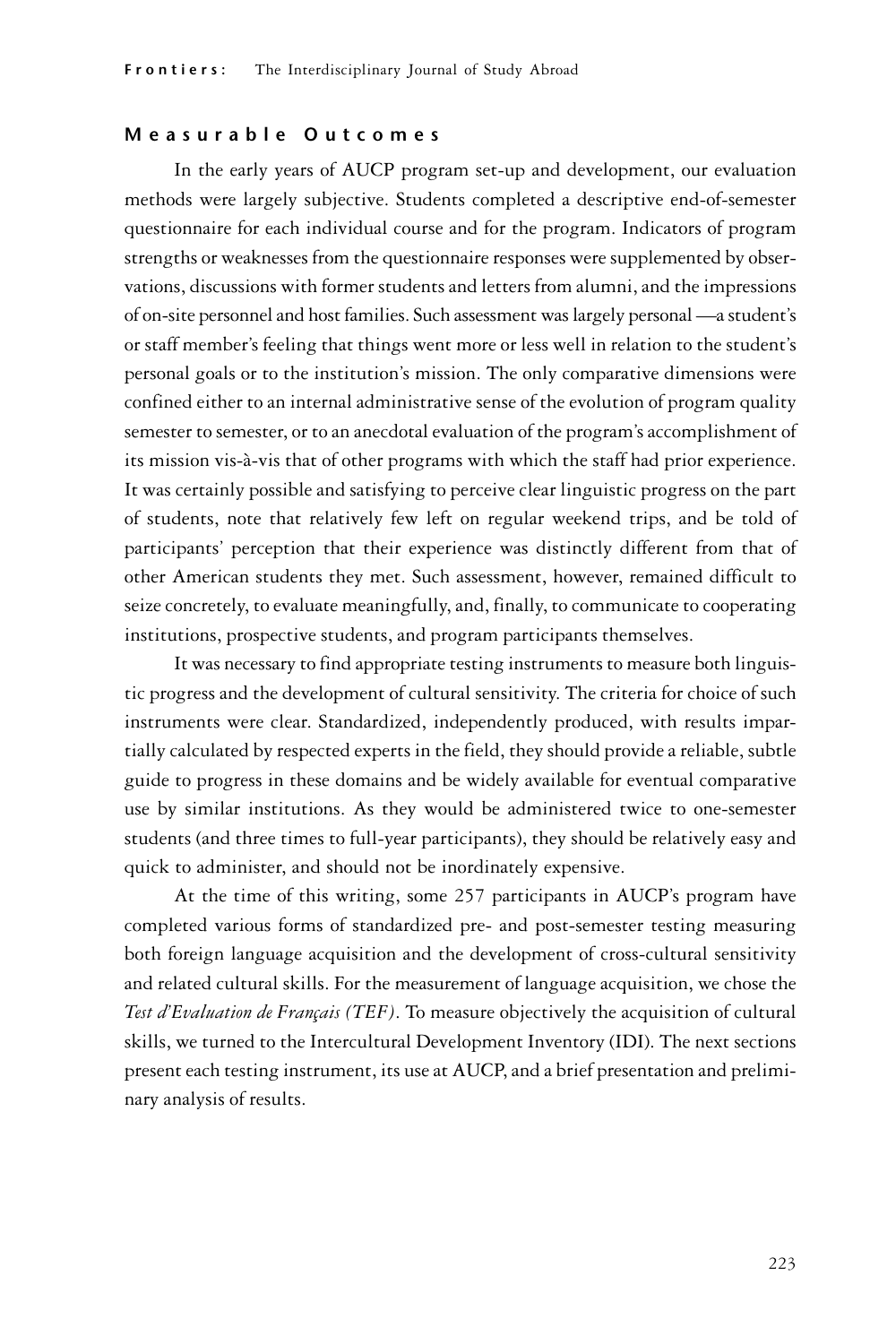# Outcomes Assessment in L a n g u a g e L e a r n i n g

## The Testing Instrument

The *Test d'Evaluation de Français (TEF)* is a diagnostic exam developed in 1998 by the *Chambre de Commerce et d'Industrie de Paris*. The only French language testing instrument referenced by the immigration services of the Canadian federal government, the *TEF* is used for, among other purposes, for evaluating the French level of international students applying for admittance to numerous *grandes écoles*, the most prestigious of French institutions of higher learning. It is used in more than 120 testing centers of the *Alliance Française* worldwide, and in nearly fifty universities. The following comments concern the three obligatory elements of the *TEF*. An "optional" supplementary exam, devoted to written and oral expression, also exists.

The *TEF* is administered according to strict procedures, but it can be administered at the time and place desired by program organizers. Unlike the Simulated Oral Proficiency Interview (SOPI ), the *TEF* places a strong emphasis upon written and oral comprehension as well as precise understanding of vocabulary and language structures. The *TEF* instructions to the test candidate are in French, a subtle reinforcement of AUCP's emphasis upon linguistic and cultural immersion. The test itself is conceived, published, graded, and scored in the host country by a French organization whose mission is to help target individuals best able to function professionally or academically in France or the francophone world.

Targeting three major areas of language competence and attributing a numerical score and level rating to each, the *TEF* provides a nuanced profile of each candidate's overall linguistic skills. A manageable two hours and ten minutes in length, it is composed of 150 multiple-choice questions divided into three sections: 1) Written Comprehension, 2) Oral Comprehension, and 3) Vocabulary and Structure. Like the language assessment tools developed by Educational Testing Service such as the Test of English as a Foreign Language (TOEFL) or the Test of English for International Communication (TOEIC), various versions of the test exist. One semester program participants take the *TEF* during the first week and then again during the last week of their academic term abroad; full-year participants take the test three times: at the beginning and end of the fall semester, then again at the end of the spring term.

## T E F S c o r i n g

In their test results, candidates receive a raw overall quantitative score relative to 900 possible points. In addition, the overall total is broken down to reflect performance in each of the three sections of the test. Out of the 900 point total, the three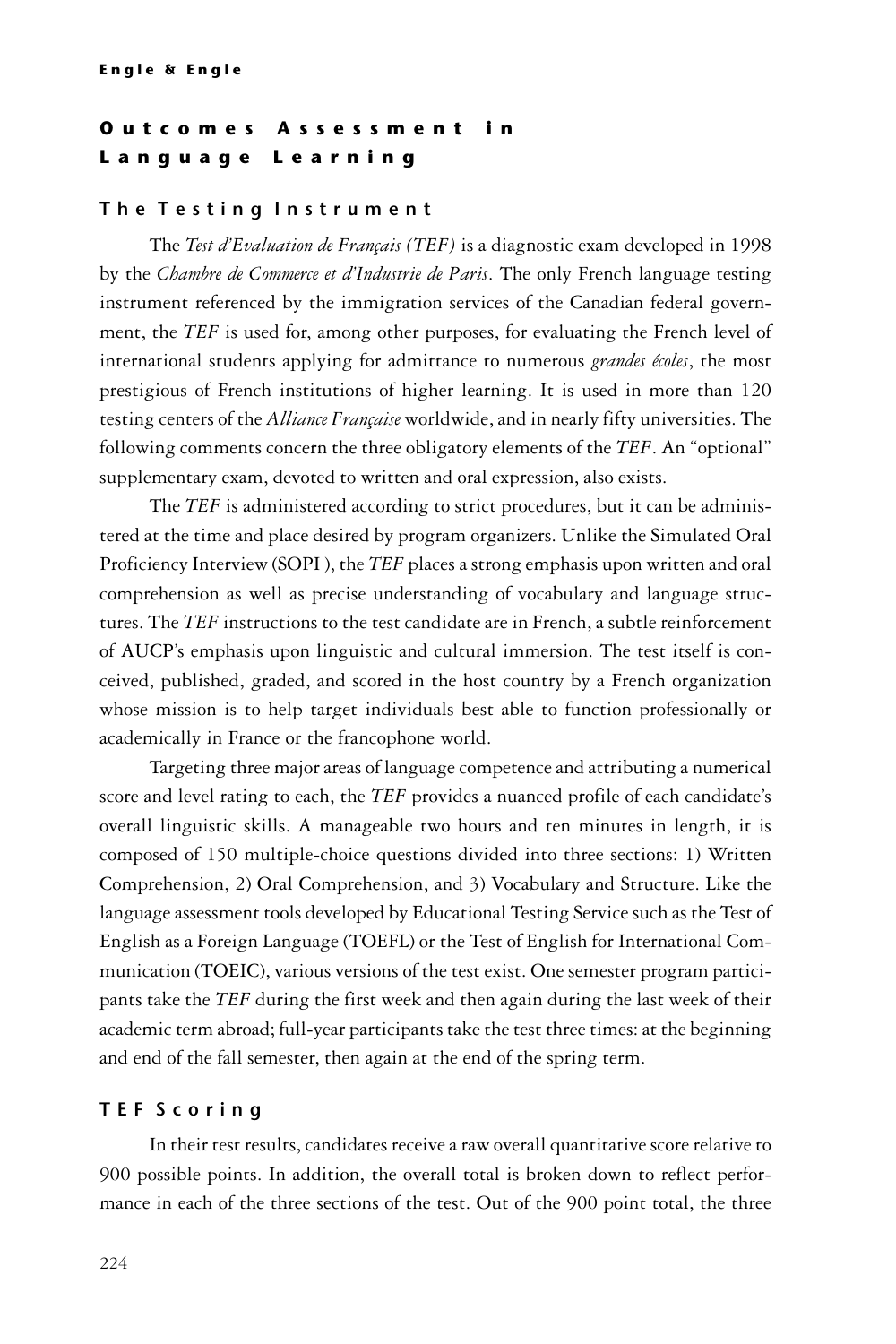categories are weighted as follows: Written Comprehension: 300, Oral Comprehension: 360, and Vocabulary/Structure: 240. Both the overall total numerical score as well as those earned in each of the three categories are accompanied by interpretative labels: "Elementary," "Intermediate," or "Advanced"; each is then broken down into "high" and "low" to provide a six-level rating scale whose labels and standards have been conceived to correspond with those used by the European Council.

Upon completion of the exam, the *TEF Attestation de Résultats* provides the candidate with a personalized certificate combining a number of helpful and revealing indicators: the cumulative raw score out of the 900 possible points, raw scores and rating in each of the three test categories, as well as a customized individual commentary. Figure 1 shows pre-semester *TEF* results of a fairly typical incoming AUCP program participant.

# Figure 1: Typical Test d'Evaluation de Français (TEF) score of incoming American participant

**Total Score: 420 / 900 Written Comprehension : 166 / 300 Level 3 – Low Intermediate** Can identify a document relating to a familiar area. Understands abstract elements of a document from everyday life. Understands the relationships between different elements of a document. Understands simple and clearly structured sentences. **Oral Comprehension: 186 / 360 Level 3 – Low Intermediate** Understands **both** concrete **and** abstract descriptions. Grasps the essential elements of a message relating to a familiar area. Understands a simple and clearly expressed opinion. Understands the concrete facts of a lengthy message. Distinguishes sounds in a satisfactory manner. **Vocabulary and structure: 68 / 240 Level 2 – High Elementar**y

Possesses a limited vocabulary. Can manage simple structures and some complex structures. Limited ability in finding grammatical errors.

# TEF Results and the Principle of Achievable Progress

The objective results upon which further evaluation and interpretation of linguistic achievement are made are not, strictly speaking, based upon raw numerical achievement (i.e., the overall numerical score of the second test minus that of the first). Rather, we have chosen to highlight achievable progress (AP), defined as to what extent each student bridges the gap between his or her entry-level linguistic competence and the goal of French fluency, quantified by the *TEF* as a global score of 900 points. The acquisition of linguistic skills measured as a percentage of a student's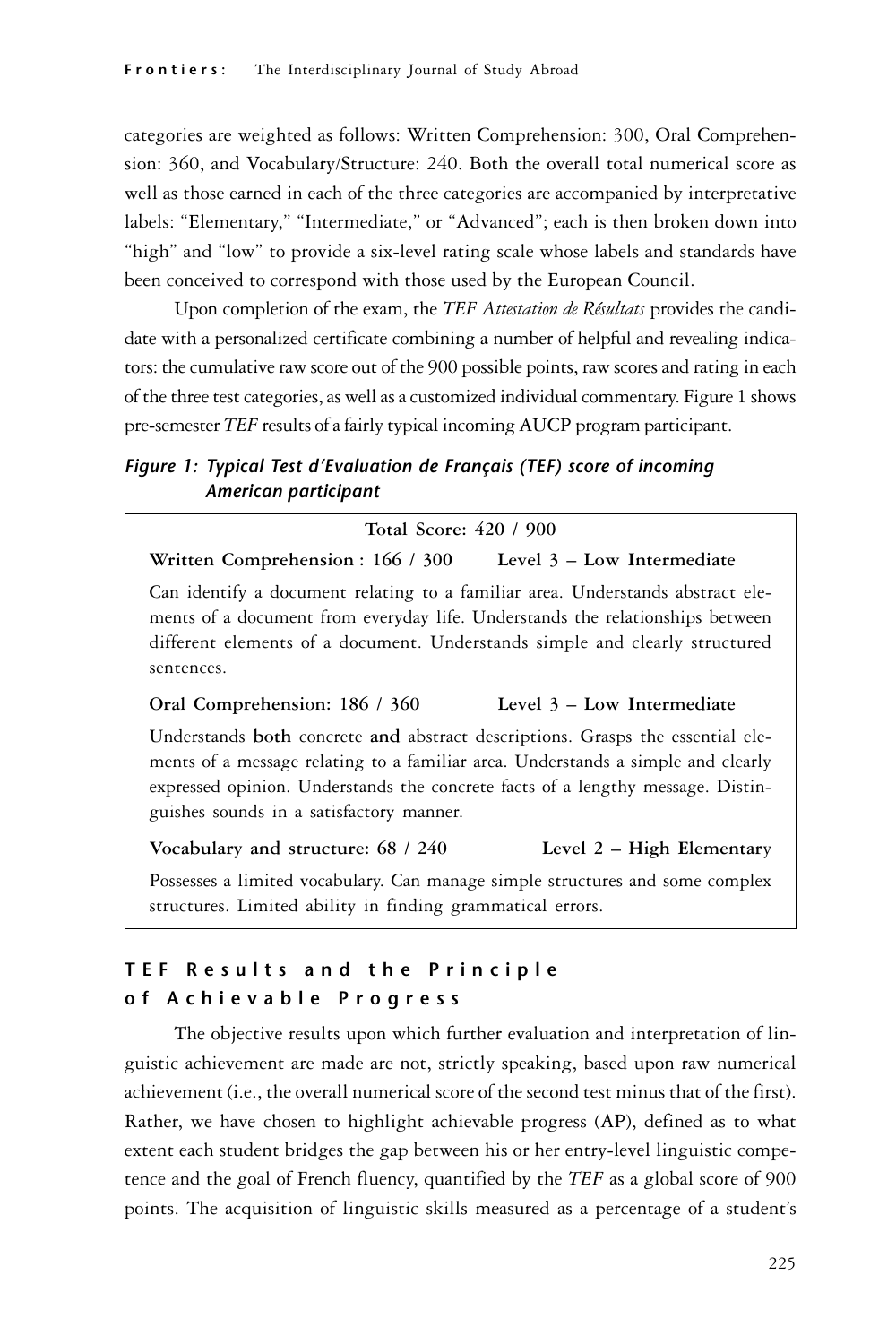achievable progress, we feel, better reflects the degree of individual achievement. This emphasis most notably neutralizes the "advantage" of low-entry-level learners, who have much more comparatively to learn, and may thus potentially make raw point advancement superior to that those students with a higher entry level. Such an approach has the possible further advantage of enabling eventual comparison between the results here generated and those generated in another program using a similar, if not identical, assessment instrument.

The *TEF* has been administered to all students on the program on a *pre-* and *post*basis for, at the time of this writing, eight semesters. Two hundred and twenty-five students completing one semester of study and 32 full-year students have thus far been tested. Figures 2 and 3 present a brief summary of the results.

|                          | Raw Score | Corresponding TEF<br>Level    | Average Achievable<br>Progress |
|--------------------------|-----------|-------------------------------|--------------------------------|
| <b>Total Score</b>       | 440 / 900 | Level 3<br>(Low Intermediate) | 460 point gap                  |
| Written<br>Comprehension | 151 / 300 | Level 3<br>(Low Intermediate) | 149 point gap                  |
| Oral<br>Comprehension    | 183 / 360 | Level 3<br>(Low Intermediate) | 177 point gap                  |
| Vocabulary/Structure     | 106 / 240 | Level 2<br>(High Elementary)  | 134 point gap                  |

Figure 2: Average incoming TEF scores of 257 AUCP students

Figure 3: Average end of semester TEF scores of 257 AUCP students

|                          | Raw<br>Score | Corresponding<br>TEF Level | Average<br>Raw Point<br>Increase | Average<br>Percent of<br>Achievable<br>Progress Attained |
|--------------------------|--------------|----------------------------|----------------------------------|----------------------------------------------------------|
| <b>Total Score</b>       | 608 / 900    | Level 4<br>(Intermediate)  | 168                              | 37%                                                      |
| Written<br>Comprehension | 210/300      | Level 4<br>(Intermediate)  | 59                               | 38%                                                      |
| Oral<br>Comprehension    | 258 / 360    | Level 4<br>(Intermediate)  | 75                               | 42%                                                      |
| Vocabulary/<br>Structure | 140/240      | Level 4<br>(Intermediate)  | 34                               | 25%                                                      |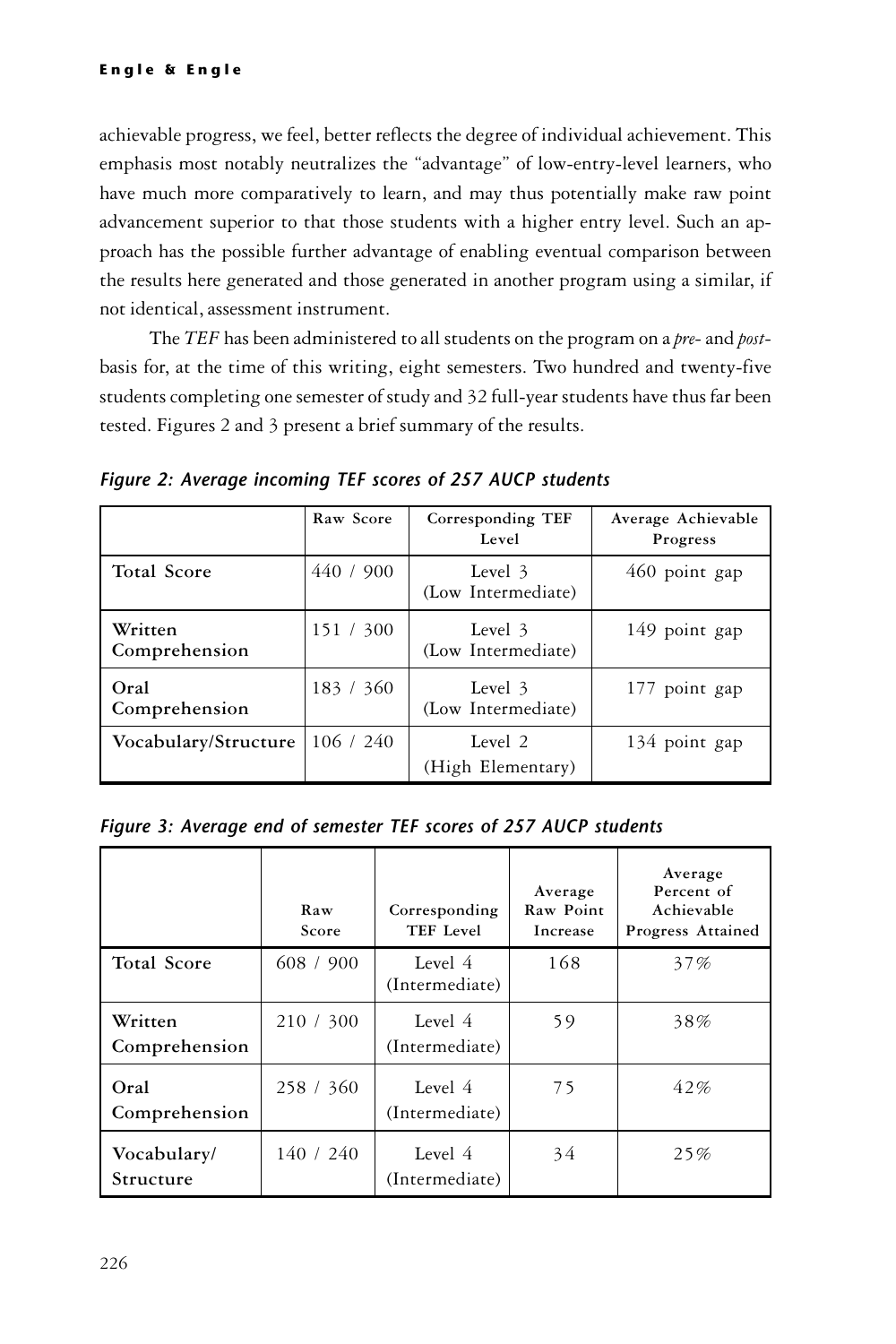# Preliminary Analysis

## Discrepancies in Language Level Perception

Before examining the results, it is worthwhile to point out a discrepancy between the American sense of linguistic competence and that of Europeans. The home institutions with which we work, most of them leading colleges and universities, generally assume that their students have had a strong preparation in French before they depart, and that they will have excellent French skills when the return. Applying the *TEF* scale, however, we see that their arrival scores and on-site progress place them solidly in that test's Low Intermediate to High Intermediate range. Such a discrepancy is understandable in the light of the significantly heavier language preparation in European secondary schools and universities, and a cultural imperative for practical foreign language competence, based in geography, history, and economics. For most Europeans foreign language is perceived as a necessary tool—and less as a nicety or cultural embellishment, as it often is in the United States. The *TEF* scoring scale reflects this cultural difference.

# T E F S c o r e s a n d A c h i e v e d P r o g r e s s: O n e S e m e s t er

*TEF* initial testing figures are generally consistent with what observation, prior academic performance, and in-house testing tools indicate about the French language competence of students upon arrival. Similarly, an average one-semester gain of 37% in personal achievable progress confirms the administrative and teaching staff's subjective sense of the generally substantial language-learning on the part of students. Discrepancies between *TEF* quantified results and our perceptions of student progress are rare.

Over eight semesters, the results from the 257 students tested have demonstrated an average one-semester personal gain of 37% in overall personal achievable progress. The eight semester averages from Fall 2000 to Spring 2004 vary as follows: F00: 42% / S01: 34% / F01: 36% / S02: 37% / F02: 39% / S03: 30% / F03: 41% / S04: 39%. Because of the consistency of the overall averages over the years, we have come to consider the attainment of 40% of overall achievable progress as confirmation of what we subjectively perceive to be a "good" semester. The pattern of these overall averages also has provided us with a clear indication of the degree of linguistic progress we can reasonably expect from AUCP students in keeping with elements of its program design.

Consistency in the rate of progress measured on an individual student basis has also been a valuable and encouraging result of our use of the *TEF* assessment tool. As expected, those students with lower levels on arrival tend to make more gain in raw points of progress. But using the percentage of achievable progress indicator, test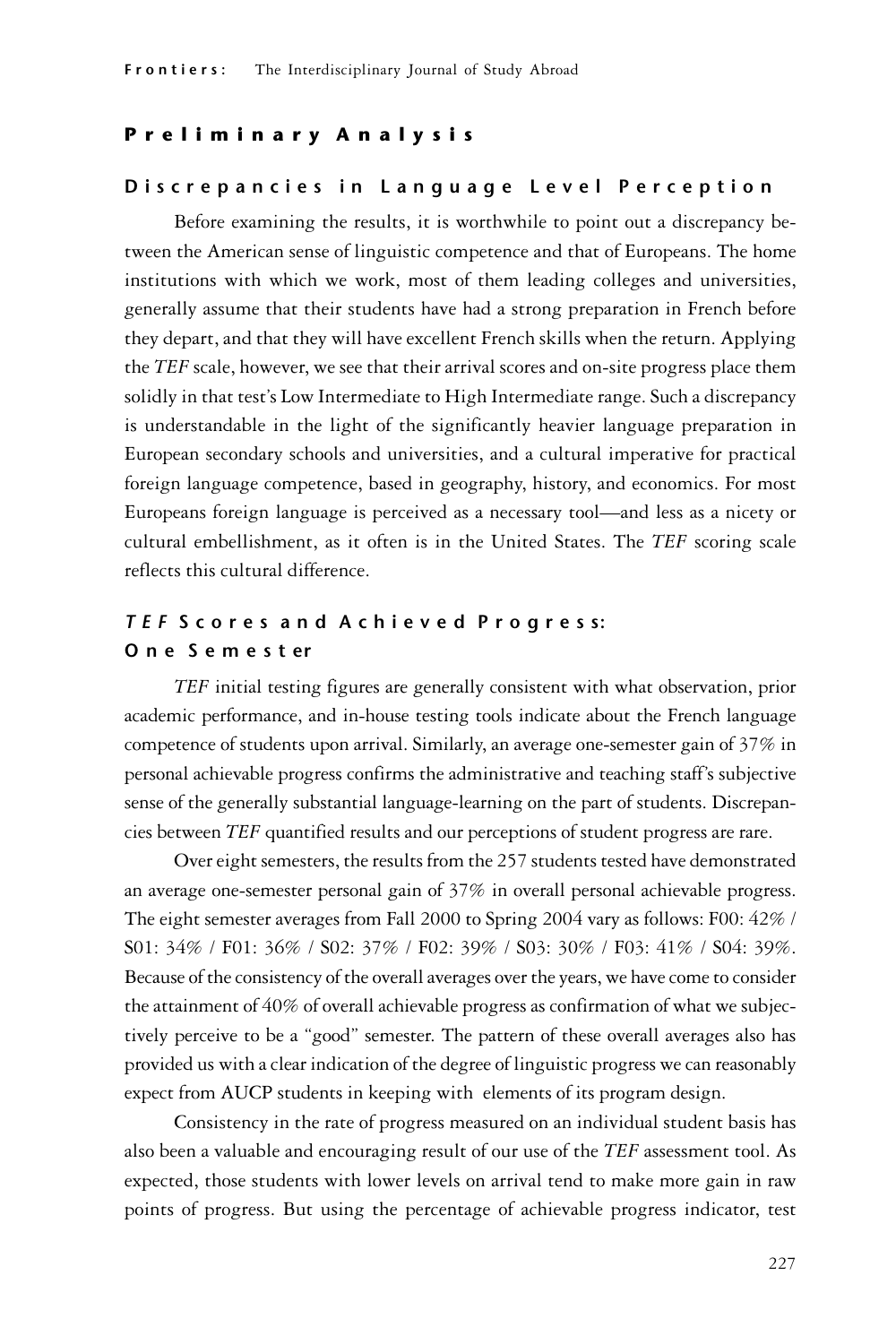results show consistency in the measurement of the average group achievement and that of individual students. In eight semesters of *TEF* testing, 57% of the students achieved personal progress within ten percentage points, higher or lower, of the final program-wide average of 37%. In short, *TEF* results confirm what we subjectively perceive to be true, that the majority of students move forward in their linguistic progress at a fairly consistent, predicable rate.

#### Linguistic Precision and Language Learning

An interesting characteristic of student *TEF* scores is the consistently higher scores in the Oral and Written Comprehension sections compared to those in the Vocabulary and Structure section. In every semester's testing, incoming *TEF* results, end-of-semester scores, and percentages of gain in achievable progress in the three test sections have confirmed this tendency. Even those students with the highest overall entry scores frequently show a score one or two levels weaker in the Vocabulary and Structure section.

These results have followed what seems to be a pattern of relatively steady decline, notably in competence testing on students' arrival. Compared with the 240 point *TEF* ideal, average entry level scores in this category showed a steady downward pattern over seven consecutive semesters:  $127 - 117 - 113 - 102 - 90 - 88 - 83$ ; in the process they have declined from the *TEF's* Low Intermediate to its High Elementary level. In Spring 2004 this sequence was broken, with an average entry score of 103; while an improvement, this score nevertheless remains within the High Elementary category.

Yet these students have been identified stateside as advanced in their French ability. The test itself may explain this discrepancy. The clear weakness visible here is in the "Vocabulary and Structure" section of the test, the area focusing on precise word definition and meaning, and details of grammar and structure. Unlike those parts of the *TEF* addressing comprehension, questions in Vocabulary and Structure demand verbal precision.

We suggest that the consistently weak scores in this area may be the result of the relatively low value placed upon linguistic precision in the prior language training of our students. Acceptable language learning standards on many home campuses emphasize task-oriented communication over linguistic precision. That a student makes herself understood, albeit approximately—or sincerely tries to—is considered acceptable. Our preliminary *TEF* results show that the same students who arrive abroad with Vocabulary and Structure as their weak areas, make an average of only 25% achievable progress in these areas after one semester of study, as opposed to roughly 40% achievable progress in Written and Oral Comprehension.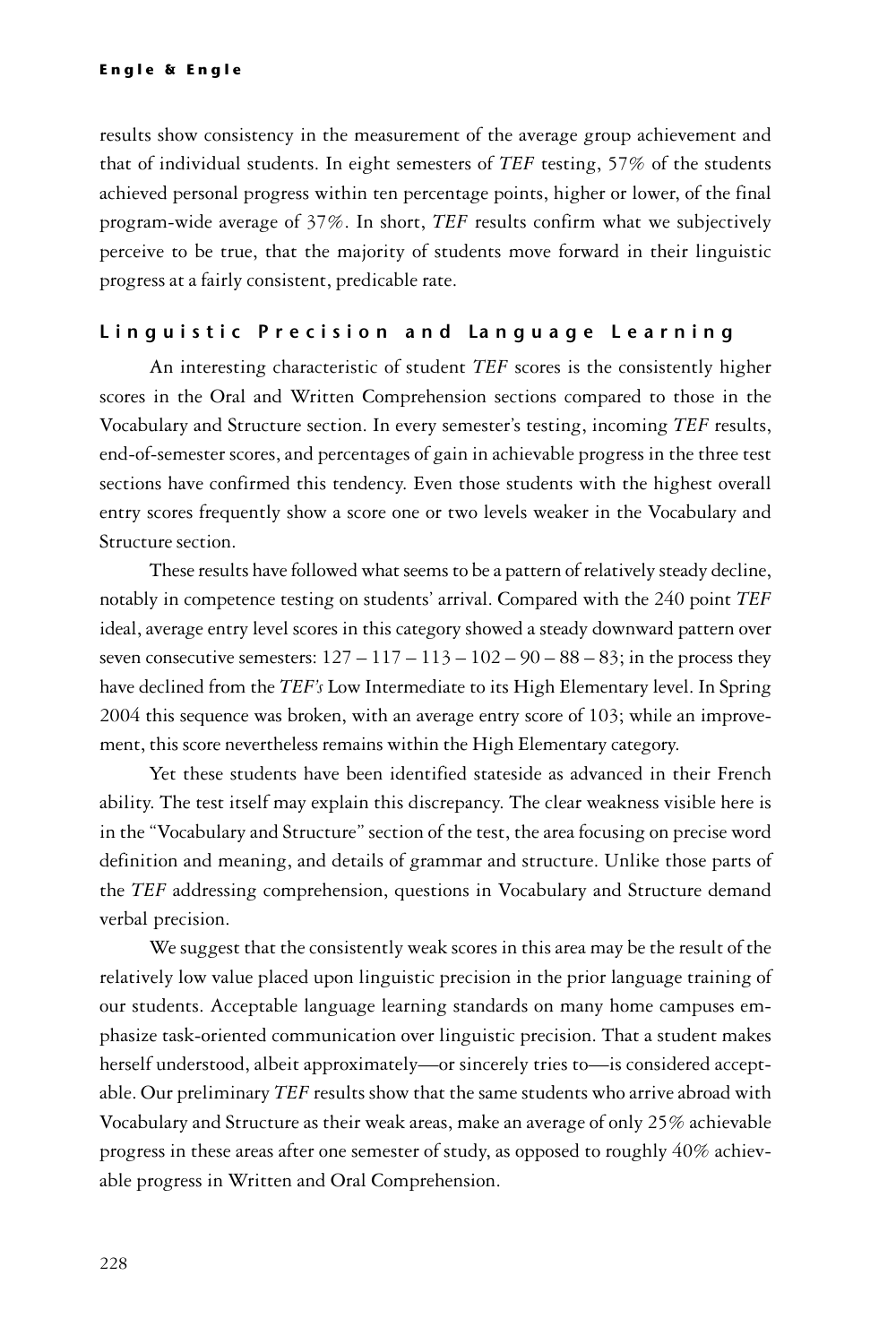# O u t c o m e s A s s e s s m e n t i n Intercultural Sensitivity

## The Testing Instrument

The Intercultural Development Inventory (IDI) is a multiple-choice testing tool developed in 1998 by Mitchell Hammer and Milton Bennett. The IDI draws on Bennett's own Developmental Model of Intercultural Sensitivity (DMIS), and its breakdown into six stages of developmental evolution, from an ethnocentric to an ethnorelative world view, labeled Denial, Defense, Minimization, Acceptance, Adaptation, Integration. Generated by contemporary leaders in the field and correlated for validity with such instruments as the Worldmindedness Scale and Intercultural Anxiety Scale, this assessment instrument is well-reputed, widely used, easily administered, and independently evaluated. The IDI measures an individual's or group's fundamental worldview orientation to cultural difference, and thus the individual or group's capacity for intercultural competence. As a theory-based test, the IDI meets the standard scientific criteria for a valid and reliable psychometric instrument.

The current version of the IDI is composed of fifty statements with which the candidate must chose to either to disagree or agree on a five point scale. The test is completed in twenty minutes and can be scored in-house with a specialized computer program or sent to the distributors for scoring.

AUCP one-semester program participants took the IDI twice: once during the first week of the program and again during the last week of their term abroad. Fullyear students took the inventory three times: twice with the fall semester students, then again during the last week of the spring term.

## I D I S c o r i n g

The Inventory and the method of scoring reflect the underlying assumption of the DMIS, that as one's experience of cultural difference becomes more complex, one's potential competence in intercultural interactions increases. In the quantification of the overall results, scores can vary between an absolute low of 5 to a perfect 25, when issues with cultural difference in all five of the IDI categories have been fully "resolved." IDI results present the candidate with an individual profile of his or her worldview, broken down into five categories or scales:

- 1. DD scale: combines the Denial and Defense stages of the DMIS, and indicates a worldview that simplifies and/or polarizes cultural difference.
- 2. R scale: indicates a worldview that reverses "us" and "them" polarization, where "them" is superior.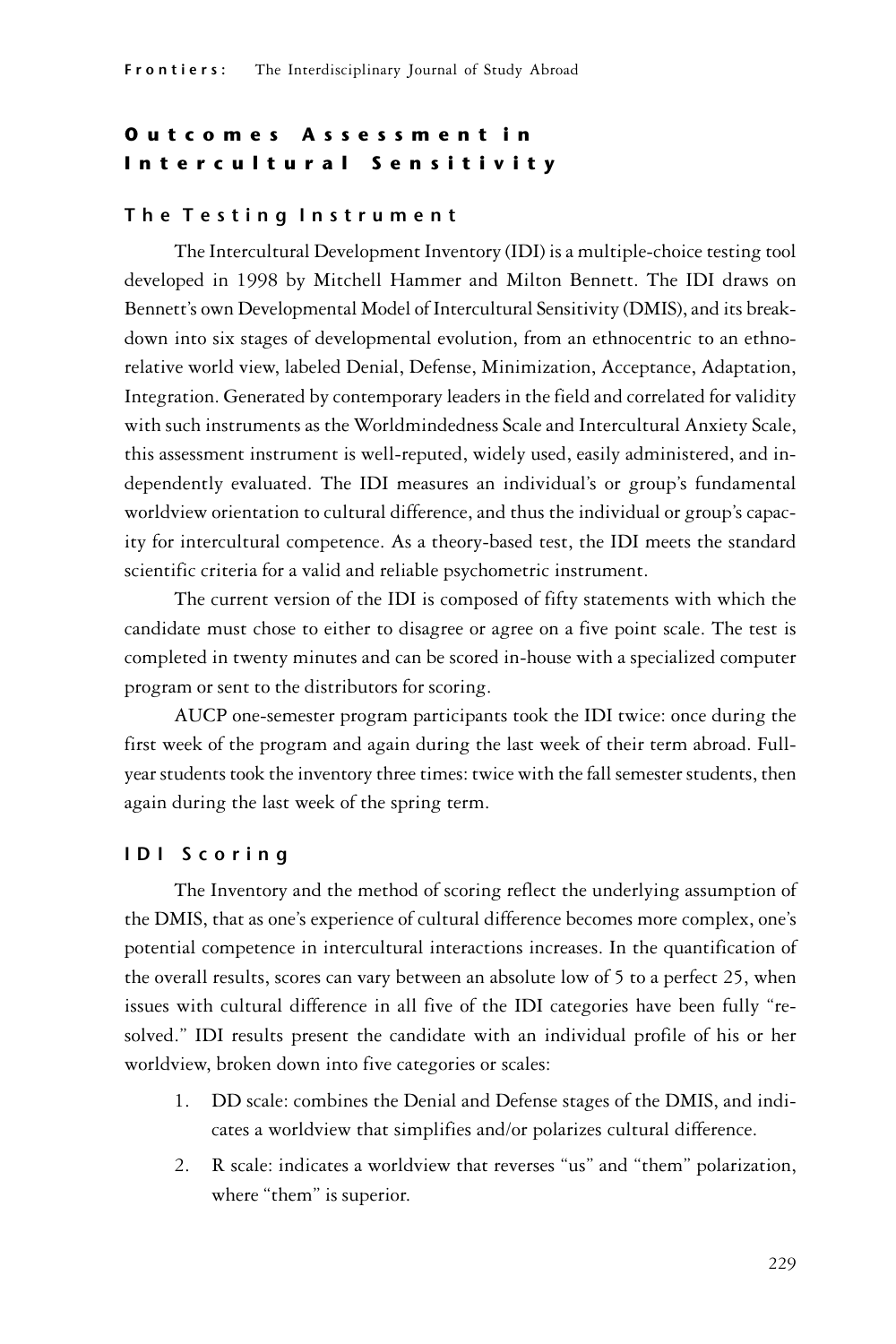- 3. M scale: refers to the Minimization stage of the DMIS or a worldview that highlights cultural commonality and universal issues.
- 4. AA scale: combines the Acceptance and Adaptation stages of the DMIS, and indicates a worldview that can comprehend and accommodate complex cultural differences.
- 5. EM scale: measures "encapsulated marginality," characterized by feelings of cultural alienation in which one's worldview incorporates a multicultural identity with confused cultural perspectives.

Supplementary graphs and numerical values bring more nuance to these overall results, examining more closely where potential problems lie. For example, an unresolved issue with Minimization can be shown to be related to a worldview which has a tendency to assume that people from other cultures are basically "like us" (as revealed by the so-called "similarity cluster" of IDI questions) or which has a tendency to apply one's own cultural values to other cultures (as revealed by the "universalism cluster" of questions).

# I D I Results

The IDI has been administered for this assessment study for a total of six semesters to date, to a total 187 one-semester AUCP participants.

The AUCP IDI results confirm that students, who have already taken two years of a foreign language, and have chosen to study abroad in a full-immersion program, will show promising incoming results as to their openness and intercultural sensitivity. Consistently, incoming IDI scores show that, on average, students attending this program arrive with a score of 19, a relatively small 6-point gap separating them from the perfect score of 25.

The question remained as to whether the students, given their pre-disposition and given the program components to which they are exposed, would progress or regress in their cross-cultural sensitivity during their time abroad.

As for the *TEF* scores, we evaluated the IDI results in terms of each individual student's achievable progress (AP), an approach which is particularly appropriate since the IDI concerns personal development as opposed to absolute knowledge. Over the six semesters of testing, student groups attained on the average 33% of collective achievable progress, with average group scores varying from semester to semester within a range of 20% to 39%. Figure 4 shows the IDI achievable progress results for the 187 students tested.

A close look at the IDI scores shows that an average of 14% of the student population decline in their cross-cultural competence as measured by the IDI. This rather disappointing statistic is counterbalanced by the fact that 52% of students tested made between 30% and 100% of their achievable progress on the IDI scale.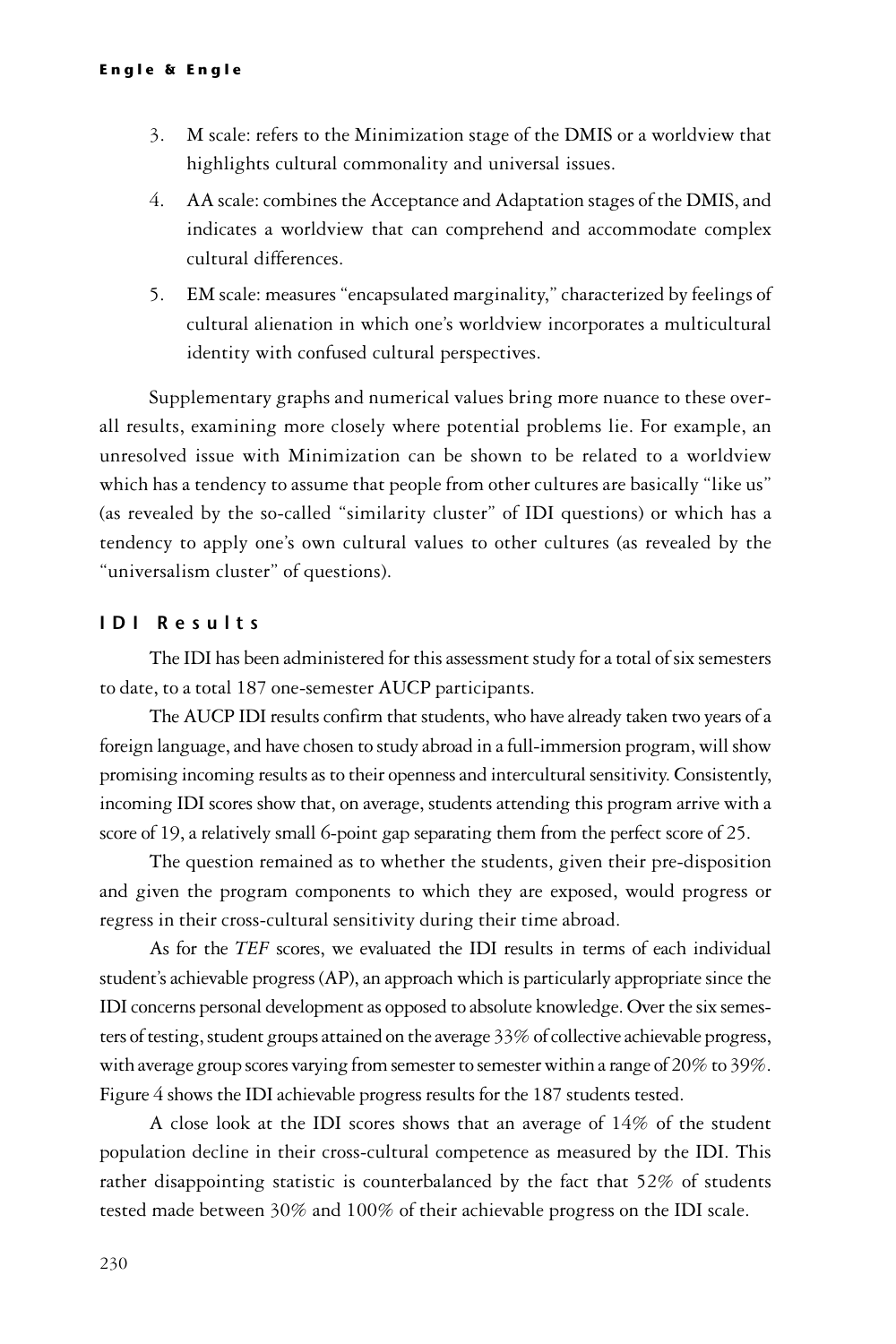| Semester    | Total<br>students | Decline | $0 - 9\%$<br>Gain        | $10 - 29\%$<br>Gain | Gain | 30-49% 50-100%<br>Gain |
|-------------|-------------------|---------|--------------------------|---------------------|------|------------------------|
| Fall 2001   | 32                | 8       | 2                        | 4                   | 9    | 9                      |
| Spring 2002 | 31                | 3       | $\theta$                 | 6                   | 9    | 13                     |
| Fall 2002   | 24                | 3       | $\overline{\mathcal{E}}$ | 5                   | 8    | 5                      |
| Spring 2003 | 33                | 1       | 3                        | 5                   | 8    | 16                     |
| Fall 2003   | 33                | 5       | 5                        | 12                  | 10   | 2                      |
| Spring 2004 | 33                | 7       | 2                        | 15                  | 6    | 3                      |

Figure 4: IDI scores showing percentage of achievable progress attained

#### P r e l i m i n a r y A n a l y s i s

We consider such results as largely positive. However, without data from comparable programs available and without a control group of students based at the home campus, these IDI assessment results take on interpretive meaning within the framework of program variables from semester to semester, and by the subjective/objective comparison of individual student profiles.

The IDI is based on the belief that cross-cultural competence is related to the development of a *complex* worldview construct. Competence is thus related to an ability to observe, respect, and adapt to cultural difference. In the past years, we have observed in our American students tendencies which jeopardize progress in developing intercultural sensitivity. Two tendencies most often to limit progress, leading sometimes to outright regression in their intercultural sensitivity. Both can be seen as intellectual coping mechanisms that some students put in place when faced with the disturbing reality of unsettling cultural difference.

Often American students come abroad secure in their cross-cultural skills because they have been culturally conditioned to accept a world of ethnic and racial diversity. The problem arises abroad when the domestically conceived superficial differences of race and ethnic origin have been mistaken for genuine cultural difference. Thus, when abroad, and in contact with true cultural differences, some as simple as "excessive" displays of emotion or a relaxed attitude toward work, some students will judge the action as shocking or backward or inappropriate. Any such tendency to judge other cultures according to a culturally pre-conditioned set of values and assumptions will activate the "us"-"them" polarization which is typical of the lessevolved, ethnocentric Defense stage as defined by the DMIS.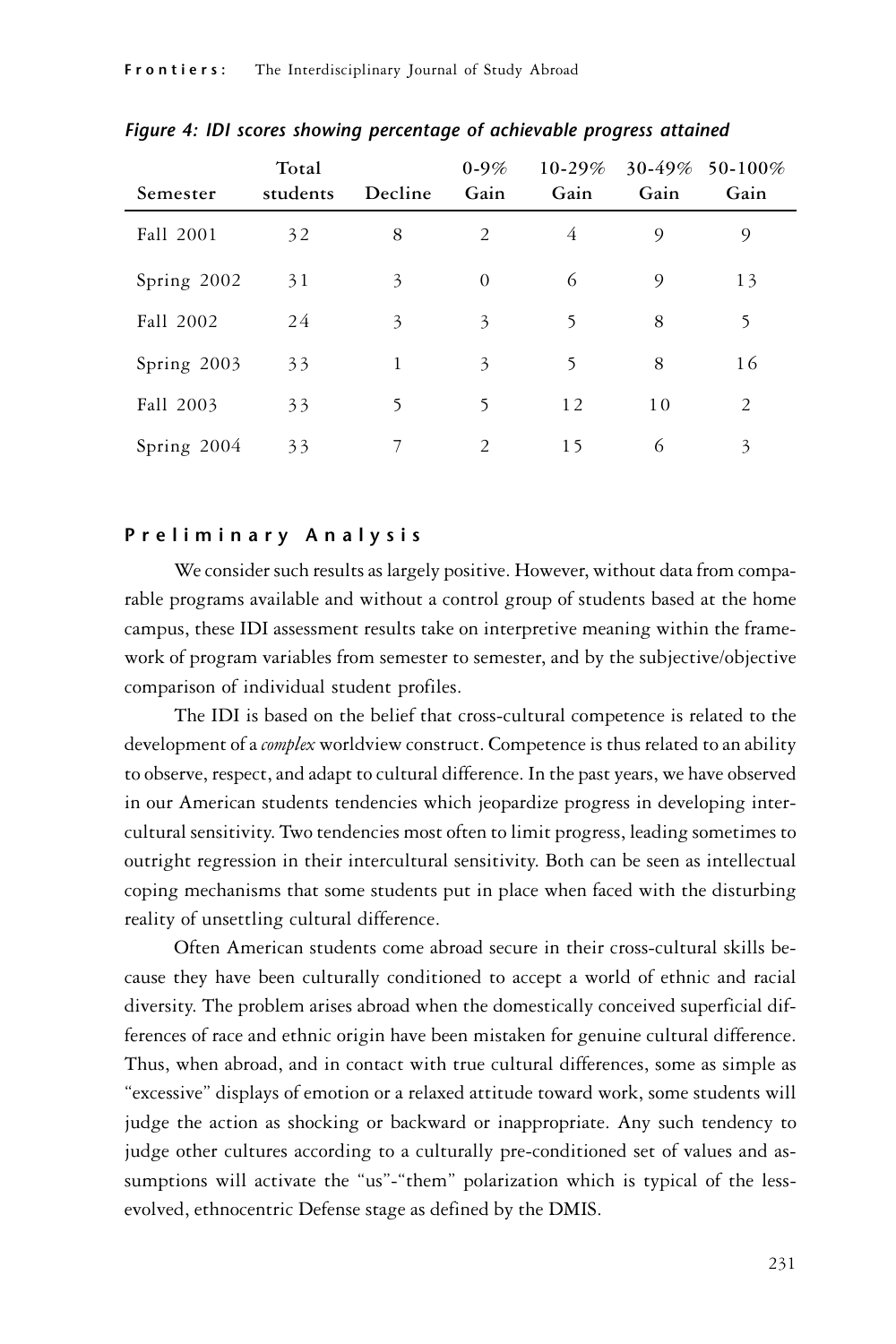Likewise, when students are protected abroad or, for some personal reason do not wish to focus on cultural difference, the desire for comfort dominates. During their time abroad, these students will reinforce worldviews of Minimization or even Denial as defined by the DMIS, thus reinforcing their ethnocentric worldview and impeding their progress along the IDI scale.

Two factors lead to the clear development of cross-cultural competence in the American student group: as much direct, authentic contact with the host culture as possible, and skillful mentoring which guides, informs, inspires, and stimulates the experiential learning process. Neither factor is easy to implement, and students seeking comfort will fight against the initiative itself. We hope that the extended use of the IDI in study abroad program assessment will bring to light this aspect of the causal relationship between program design input and student outcomes.

# TEF and IDI Results: Correlations?

The measurable results thus far yielded by the pre- and post-semester *TEF* and IDI testing of this small sample group hint at encouragingly meaningful patterns yet finally raise more questions than they answer. The results of parallel administration of the *TEF* and the IDI suggest, at first, a striking correlation. The average 37% gain in personal achievable progress in language learning is matched by a 33% rise in IDI scores. Such similar results suggest a close correlation between student progress in these two central areas, one that most overseas study directors would find rewarding.

Closer examination, however, reveals considerable disparity. First, the average IDI score is the aggregate of individual scores that widely vary. The 187 students who sat for the IDI, for example, had scores ranging from a disturbing 53% decline through an unrealistic and nearly as troubling 100% gain in personal achievable progress. This wide variation in individual *IDI* scores suggests that the reaction to cultural difference is a very complex matter being influenced by numerous elements of prior conditioning, both personal and cultural.

A comparison with *TEF* results further highlights the amplitude of the range of IDI scores within a single student group. For both testing instruments, individual student scores were examined for their degree of variance from the overall average rate of achievable progress. For the *TEF*, 57% of the students achieved personal progress within ten percentage points, higher or lower, of the final program-wide average of 37%. Only 24% of those who took the IDI achieved personal progress similarly close to the final average of 33% gain.

We went on to seek correlation on an individual student basis. For this aspect of our inquiry, individual *TEF* scores were compared with the same individuals' corresponding IDI results. Those participants whose IDI scores fell within the range of 10%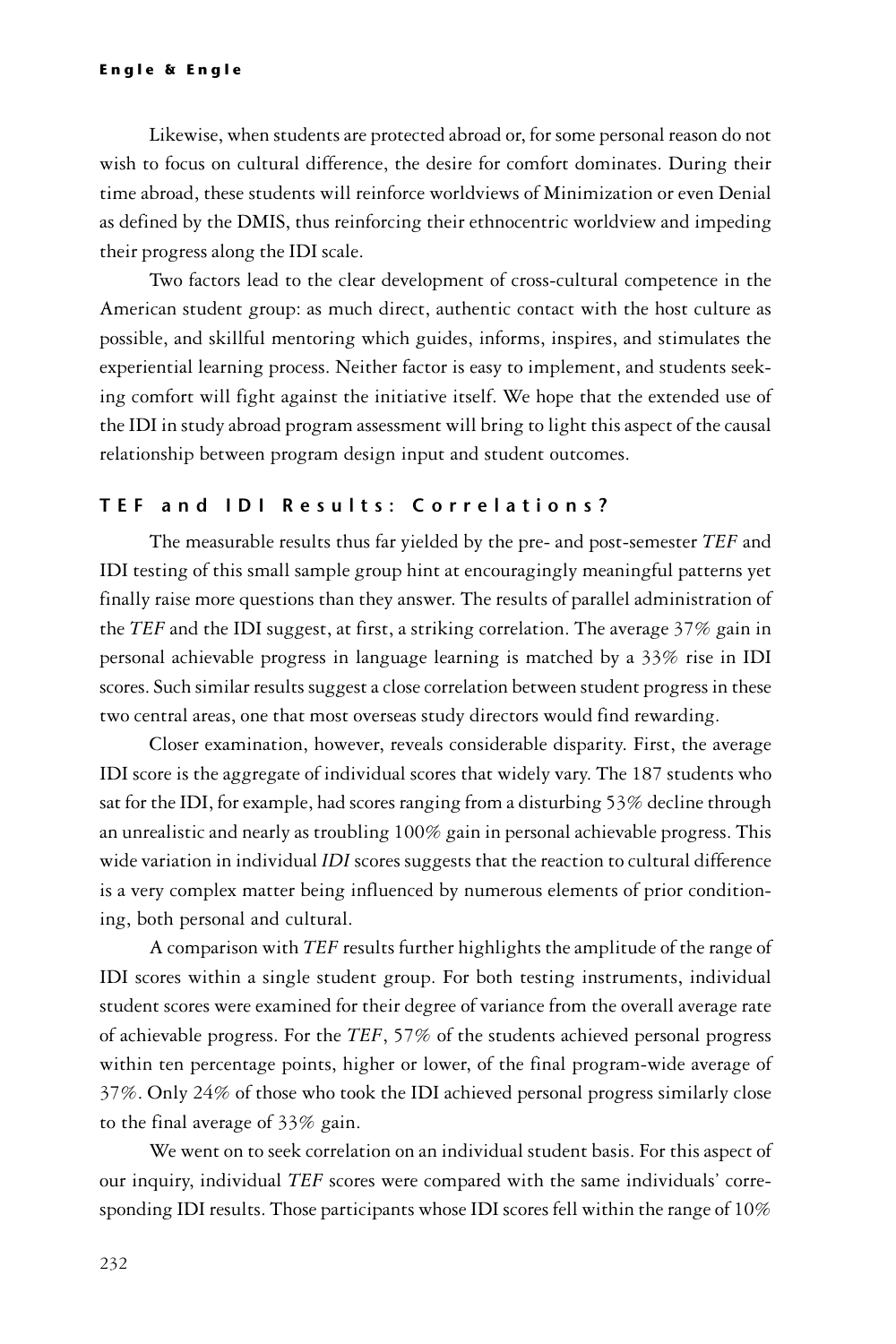above or below the *TEF* score, expressed as the percentage of personally achieved progress, were considered to have significantly correlated results. Of the 187 students in question, approximately 42% achieved scores within this same general range. While such results suggest a certain moderate level of coherence between individual rates of linguistic and cultural progress, they fail to confirm the consistency suggested by the similarity in the group average scores. This tendency towards fluctuation invites a close examination of individual and group results; at the very least, it seems important not to accept without question the nearly identical group average *TEF* and IDI progress rates.

# Full-Year Participants and the TEF

To this point we have administered the TEF to 32 students who have attended the program for a full academic year, on an average of 8 per year over four years. As a small sample group, the results yielded and their subsequent provisional interpretation should thus be considered no more than preliminary steps towards a statistical understanding of the full-year students' experience. While the fall semester test results of these students are included in the overall results for one semester participants discussed above, we do not include full-year student achievement in the statistics for the spring semesters. We have examined the results of our full-year students in two ways: by comparing their one-semester achievement with that of their fall semester peers and by comparing their second semester achievement with that of their own first semester results.

As stated above, on average, one-semester program participants increase their raw *TEF* score by 170 points and fulfill 37% of their achievable progress according to the test's 900-point scale. Within this group, full-year students increase their raw score by 192 points in their first semester and thus bridge a superior 41% of their "fluency gap." Such encouraging results are perhaps unsurprising and may indicate that, given their longer-term plans, full-year students are more committed to language learning and more likely to plan for its longer-term benefits than their one-semester peers.

However, results show a comparative decline in the level of achievement for the second semester of study. On the average the same students increase their secondsemester TEF score by only 17% of their remaining achievable progress. Thus, for the two semesters they make an average total of 45% of their achievable progress in French language acquisition, compared with the average one-semester collective achievement of 37%. In other words, in twice the time they make much less than twice the progress.

On-site, on a purely subjective level, we perceive profound change in most fullyear students. In comparison with one-semester participants, most show deeper personal development, interiorizing cultural rhythms and growing in terms of what we might call emotional intelligence. This growth is perhaps reflected in our early statistical outcomes in the area of cultural sensitivity as measured by the IDI. The fact remains,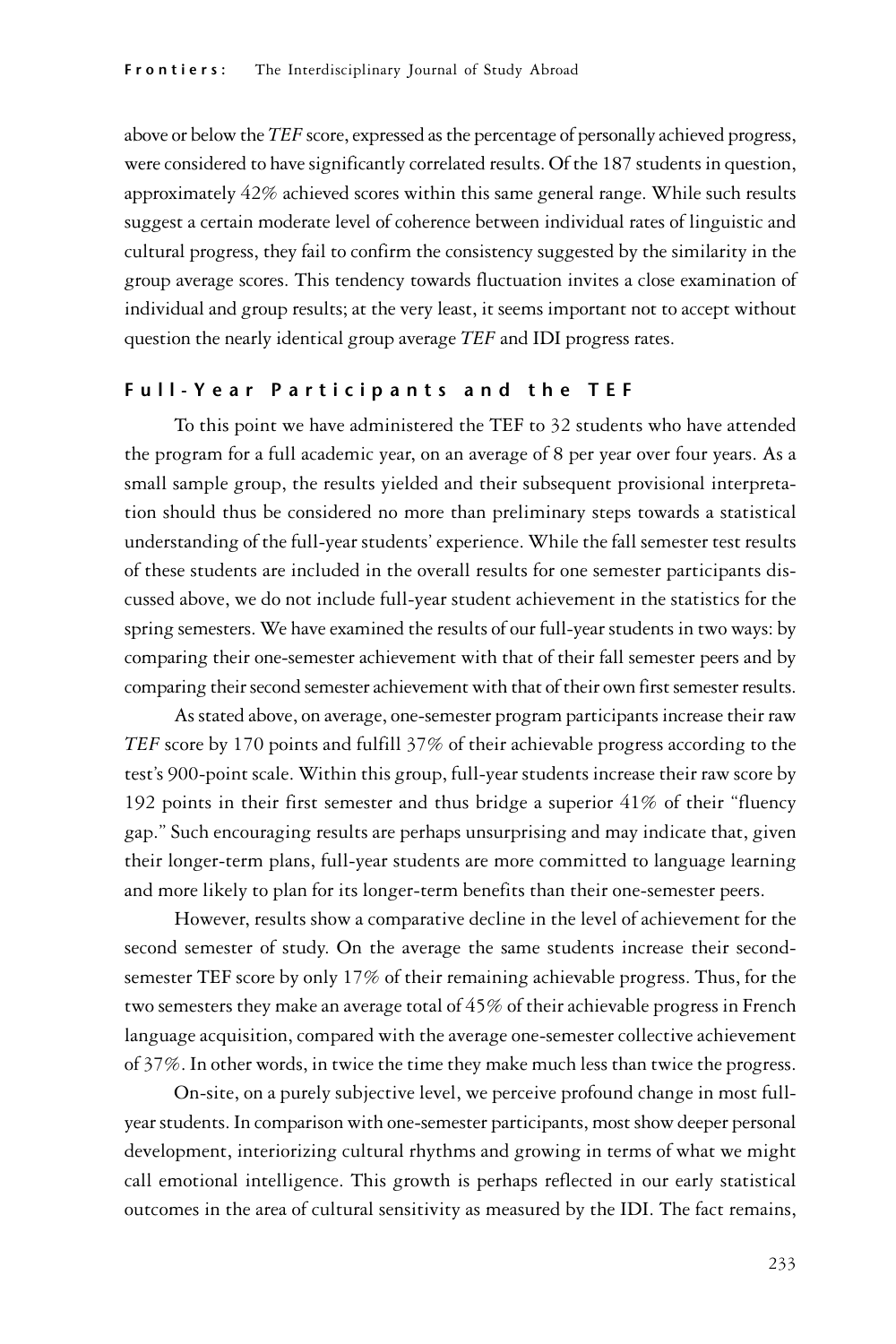however, that the objectively-measured language learning curve for full-year students we have tested slumps significantly in the second semester.

Certain explanations for this statistical disparity suggest themselves. In the first fifteen weeks of their stay abroad, for example, most students experience a round-theclock exposure to the language that is completely new to them. Not surprisingly, they make extensive, rapid progress in the basic vocabulary to which they are most intensely exposed: French home, meals, classroom, public transportation, and various social settings. The mastery of grammar and linguistic structures previously prepared in the classroom setting would suddenly take on new immediacy and utility, especially for students required to use the language in all settings and stimulated by the home stay context and extra-curricular required cultural contact. We suggest that, for students abroad, linguistic progress abroad may, by its very nature, be "front-loaded," rising significantly in the first weeks and months, and then leveling off dramatically.

Such reasoning only partially accounts for this state of affairs, however. We speculate that a deeper explanation for the tailing-off of linguistic progress abroad may be cultural in origin. Most students make significant progress in their first fifteen weeks in France to the point at which they become at least superficially comfortable with the language. It is apparent from observation that, unlike their abilities in the days immediately after their arrival, after fifteen weeks, program participants can communicate with reasonable efficiency in most social situations. For most students, roughly successful communication is enough. To progress beyond this point, and to arrive at truly precise, subtle foreign language expression, means for most language learners a new, significant effort of concentration and attention. If students are more or less comfortable in their language usage, and can make themselves understood, they may become complacent.

Above we discuss the consistently weak *TEF* results in test sections demanding the exact command of detail, as well as the goal of functional competence at the heart of American language teaching. Both may be indicators of an American cultural reluctance to insist upon linguistic precision, moving beyond simply "making yourself understood." The pragmatic strain in American culture suggests continually to young Americans that language is something fundamentally utilitarian. Theorists of culture speak of the American communication style's emphasis upon the practical, bottom-line delivery of a message at the expense of contextualization. When such cultural conditioning is linked with the achievement of a certain superficial comfort and practical ease with French, it is not surprising that our full-year participants abroad tend to achieve less progress in the language in the second half of their stay.

While we naturally welcome all forms of concrete outcomes assessment complementing this study, we would be particularly eager to see second-semester language acquisition results from students enrolled in similarly-structured immersion programs.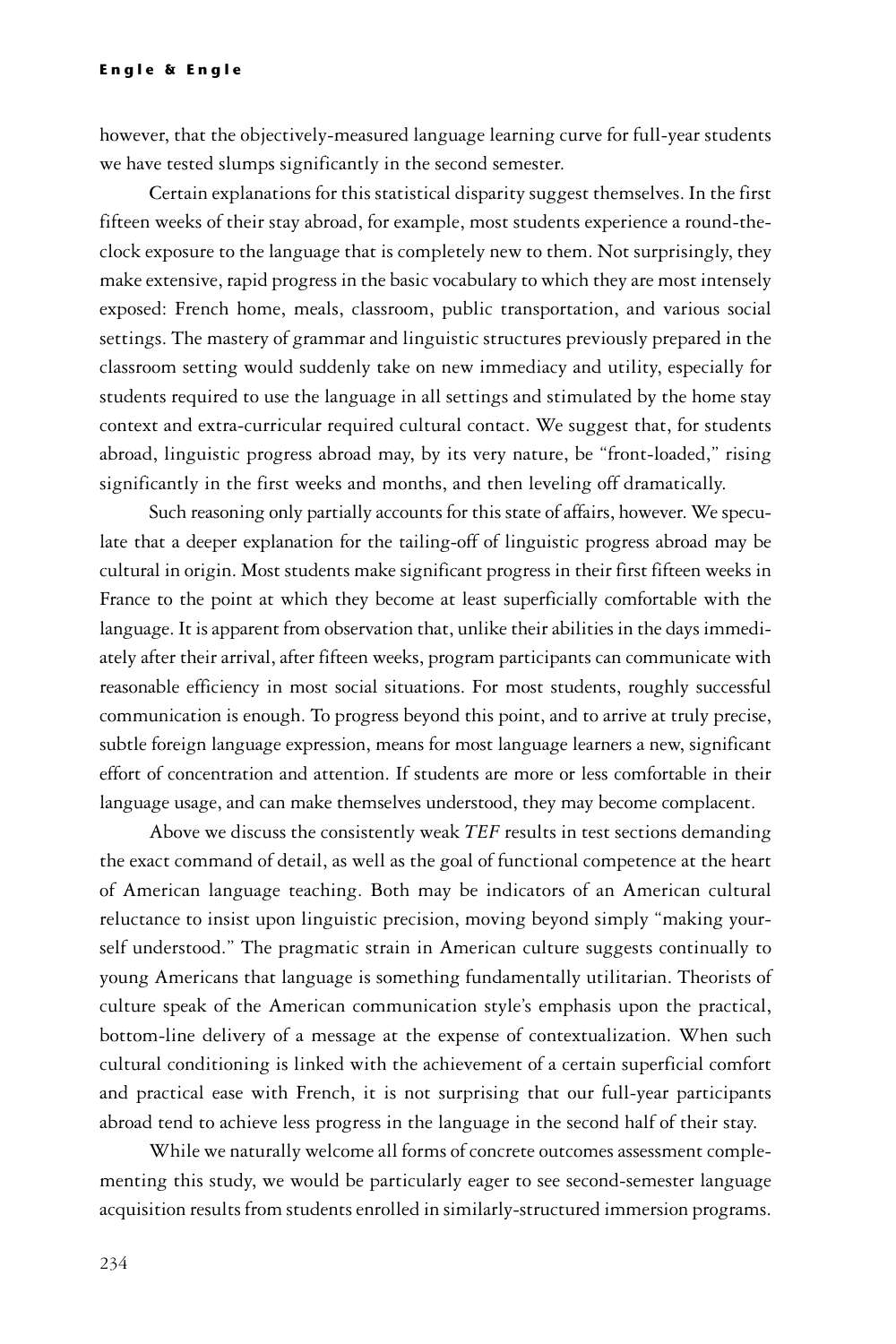The anomaly our very limited results suggest may dissolve in a larger sea of contrasting figures, but this discrepancy may also find itself confirmed. In that case, one line of inquiry, as we suggest above, may be that of ingrained American cultural attitudes towards language and its forms of use.

#### Full-Year Participants and the IDI

Full-year participants take the IDI three times, once upon arrival, a second time at the end of the fall semester, and a third time at the end of the spring term. They do not, during the spring term, take the Cultural Patterns course. Despite the small number of full-year students tested (25 to this point), IDI results suggest that full-year program participants make significantly more progress than others in areas of cultural understanding and cross-cultural communication and that their rate of progress increases significantly in the second term. These results serve at least to bring a certain numerical credence to the personal and cultural development we observe in second semester students.

In their second semester abroad the average rate of full-year participants' personal improvement in the *TEF* declines from the 41% achieved in the first term to 17%. On the IDI however, these students achieved an average 28% of their achievable progress in the first semester. While this is slightly less that the 36% average AP achieved by single-semester participants, these full-year students went on to achieve an average of 40% of their remaining AP in their second semester on-site.

These results are a small step towards the objective confirmation of the progress in cultural adaptation and in complexity of worldview that we observe on-site. These figures prevent U.S. from asserting any correlation between the rate of second-semester student progress in cultural sensitivity  $(40\%$  total AP) and language acquisition (17% AP). For the sake of the legitimacy of future comparisons, we must emphasize that this disparity in progress in language and culture learning concerns a student group that has already achieved functional competence in the target language.

#### L o o k i n g A h e a d

Admittedly limited in scope, this effort to measure learning outcomes abroad objectively and engage in preliminary analysis of the results constitutes, at the very least, a beginning. While immediately useful in the understanding of student outcomes at the host institution, this program-specific study offers the groundwork for future cross-program comparison.

Assessment results will never carry much meaning if they are not put in context. In this study we have tried to portray in precise terms the nature and design of the program in question, so that the specifics of the input could be established before